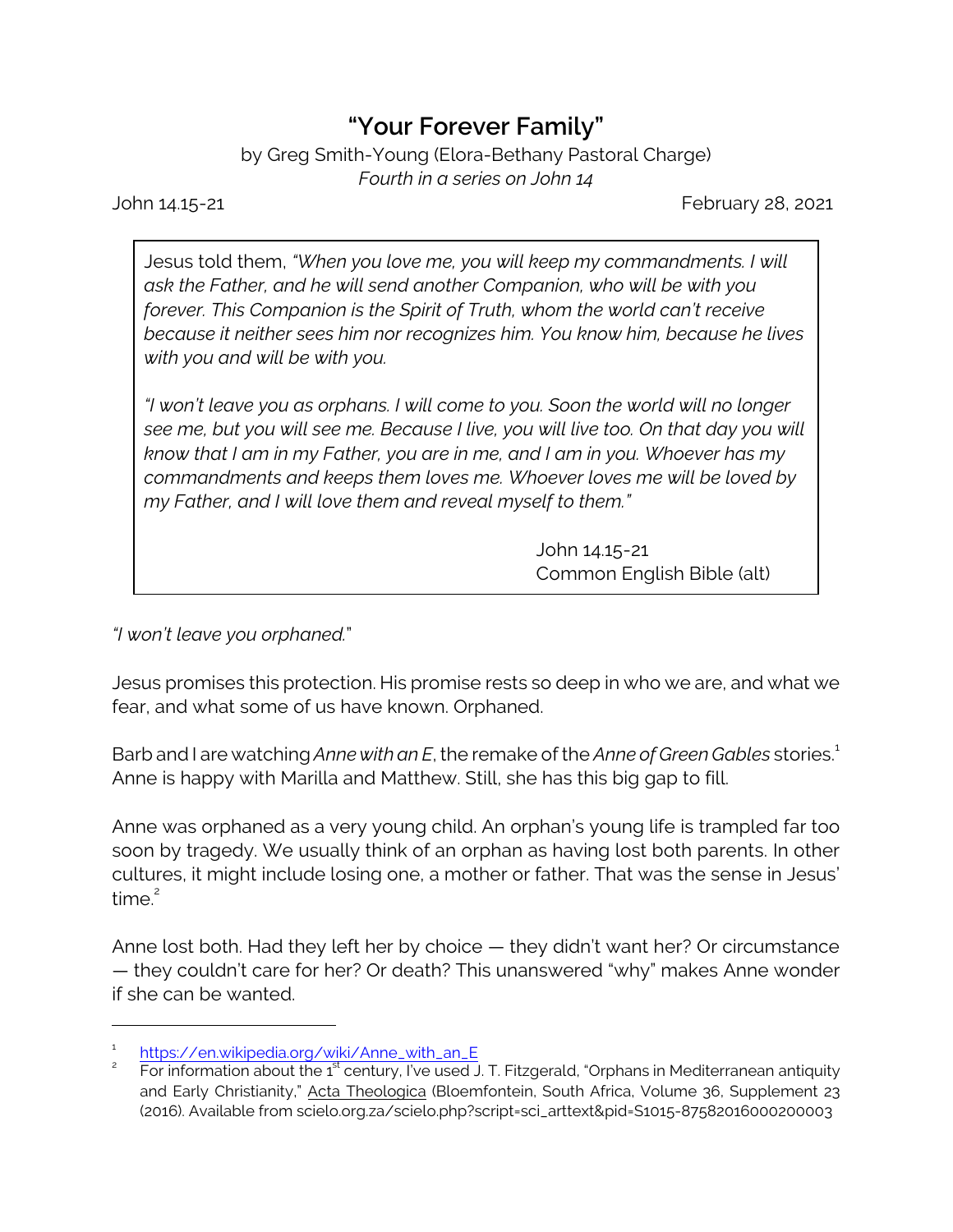Who were they? Where had they come from? What were they like? How is Anne like them? "Orphaned" can leave us cut off. A vital connection to who we are is broken.

In Jesus' day, the early death of your mother was, of course, terrible. The death of your father was a catastrophe. Everything in that culture connected you to your dad. He provided for you. He protected you. He gave you your social standing and honour. You were, because you were his. Without your mother, you were grief-stricken. Without your dad, you were in danger.<sup>3</sup>

*"I won't leave you orphaned,*" Jesus promises. A historian estimated that almost half of the children back then had lost their father before they were sixteen! Among those first disciples, how many knew exactly what Jesus was talking about? Maybe Jesus himself?

II

*"I will not leave you as orphans.*"

These weeks we're listening to Jesus unfold this image of his "Father's House," the *bêt 'âb* in Hebrew. It can be a building, the family home. More important, it's family itself. In Jesus' day it was patriarchal, with everyone centred on the father. That's all they knew, so that's what Jesus talked about.

God the Father has sent him, God the Son, to bring us into God's Family.

*"I will not leave you as orphans.*" Why say this? Because Jesus was about to leave them.

It is Jesus last meal, their final few hours together. Too soon he will be taken from them. Even after, when the glory of his cross becomes the glory of his resurrection, even when they see him again, touch and travel with him, that will be short-lived. He will go away.

So Jesus needs to say, *"I will not leave you as orphans.*" That's so good.

III

Then I got to thinking....

Maybe I'm taking this too literally, but bear with me for a bit. How would they be orphaned? In this family portrait he is painting, Jesus is not the Father.

<sup>3</sup> Throughout the Bible extra attention is paid to protecting orphans, because they needed protection.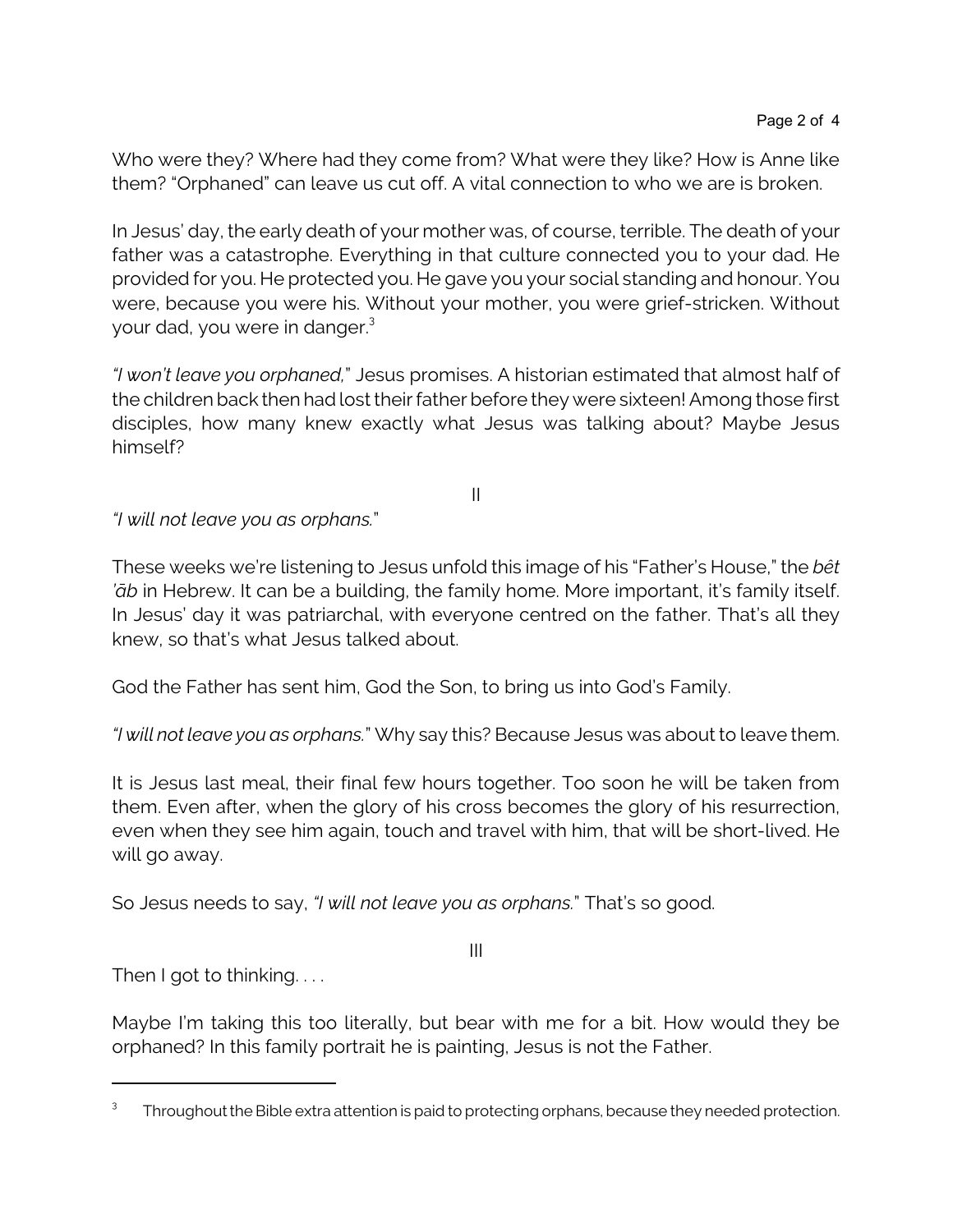If Jesus' role is to bring us into relationship with God — to guide or even carry us along the way to the Father — well, he's done that. If Jesus' work is to break down the barrier of our sin, our guilt, and our shame that cuts us off from God — that barrier we are powerless to break and only God can — well, he's about to do that by his crucifixion and resurrection.

Yet somehow, Jesus leaving us could orphan us from God.

So in our relationship with God, Jesus is always necessary.

He'd just said, "*I am the way, the truth and the life. No one comes to the Father except through me."* It's not just that Jesus *shows* us the way, though he does that. He is not only our Guide and Teacher. It's not just that Jesus makes the way possible by clearing the path, though he's done that. He is even more than our Rescuer, our Saviour. Jesus himself is the Way, always and continually. He brings us into the Parent-child relationship with God, and holds us there. It is in Jesus and with Jesus that we share in God's family. He is indispensable.

So if he leaves, it is the greatest crisis imaginable. Without him, we are orphaned in the worst way. So he needs to say to them — and I know he's saying it to you and me too — "*I will not leave you as orphans."*

IV *"I will not leave you as orphans."* Why? Because *"I am coming to you."*

Jesus says, *"I will ask the Father, and he will send another . . . who will be with you forever."*

Forever. Not just the three-ish years Jesus was with his first disciples. Not only the thirty-ish years of his in-the-flesh presence. Forever.

Who is this "another?"

The Greek word here is *parakletos*. It basically means is "someone who is called alongside." Like you're in a tight spot, and some stands by you. You're having a rough time, and someone sits with you. You are hauled into court, and someone defends you: your lawyer who knows the law and acts on your behalf, or a friendly witness who says the truth for you.

It's hard to find a word that covers all this. Advocate. Helper. Counsellor. Comforter. Encourager. Friend. True Friend. All of them.